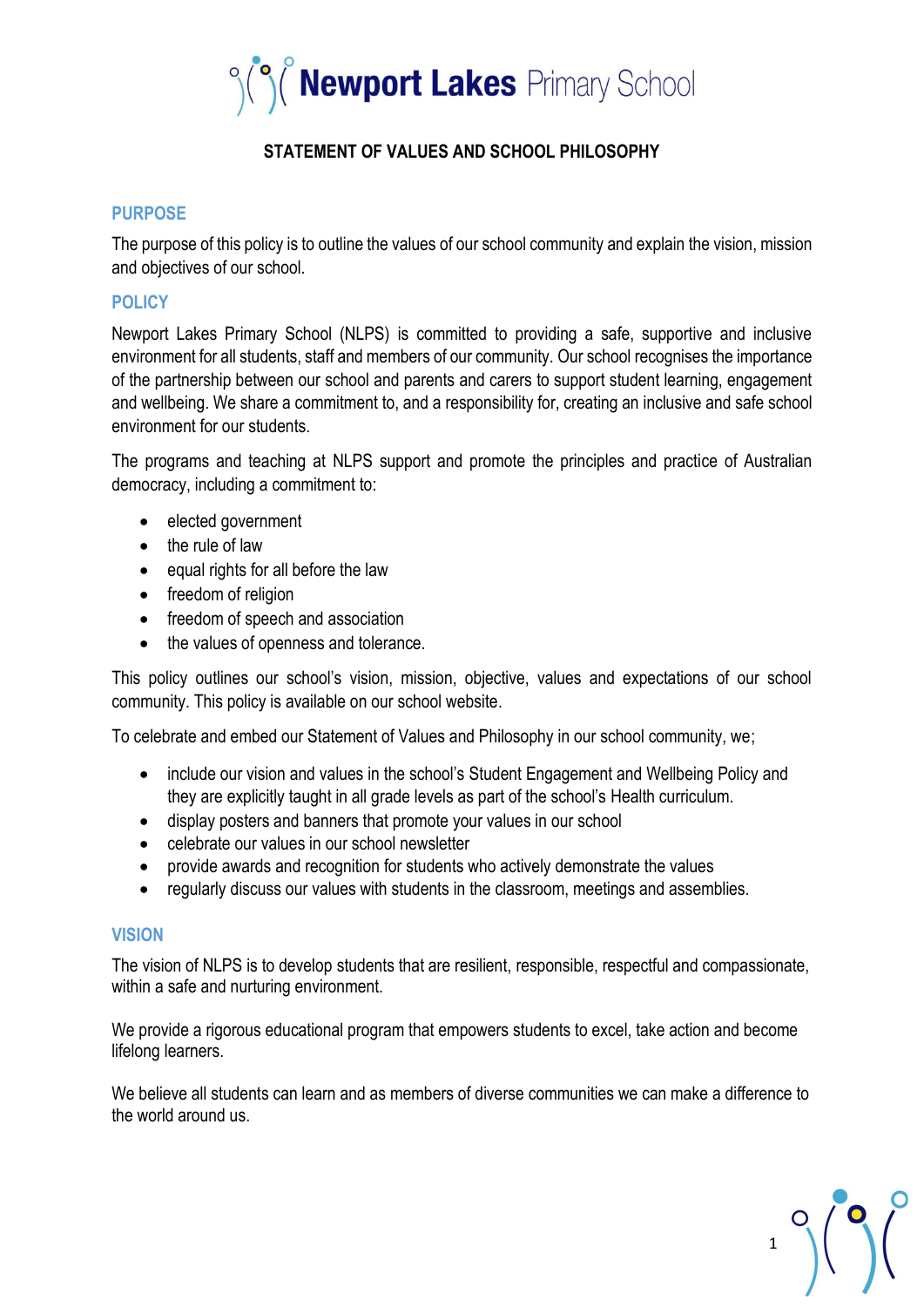

### **VALUES**

#### NLPS's values are;

| Resilience               | We keep on trying                                                     |
|--------------------------|-----------------------------------------------------------------------|
| <b>Critical Thinking</b> | We solve problems and use our minds well                              |
| Responsibility           | We take care of ourselves, our community, and our world               |
| Compassion               | We always treat each other well                                       |
| Respect                  | We think about and act in a positive way towards ourselves and others |

## **BEHAVIOURAL EXPECTATIONS**

NLPS acknowledges that the behaviour of staff, parents, carers and students has an impact on our school community and culture. We acknowledge a shared responsibility to create a positive learning environment for the children and young people at our school.

[Note: please amend and adapt the behavioural expectations outlined below to ensure that they are relevant and tailored to your school community].

As principals and school leaders, we will:

- model positive behaviour and effective leadership
- communicate politely and respectfully with all members of the school community
- work collaboratively to create a school environment where respectful and safe behaviour is expected of everyone
- behave in a manner consistent with the standards of our profession and meet core responsibilities to provide safe and inclusive environments
- plan, implement and review our work to ensure the care, safety, security and general wellbeing of all students at school
- identify and support students who are or may be at risk
- do our best to ensure every child achieves their personal and learning potential
- work with parents to understand their child's needs and, where necessary, adapt the learning environment accordingly
- respond appropriately when safe and inclusive behaviour is not demonstrated and implement appropriate interventions and sanctions when required
- inform parents of the school's communication and complaints procedures
- ask any person who is acting in an offensive, intimidating or otherwise inappropriate way to leave the school grounds.

As teachers and non-teaching school staff, we will:

- model positive behaviour to students consistent with the standards of our profession
- communicate politely and respectfully with all members of the school community
- proactively engage with parents about student outcomes
- work with parents to understand the needs of each student and, where necessary, adapt the learning environment accordingly
- work collaboratively with parents to improve learning and wellbeing outcomes for students with additional needs

 $2^{\circ}$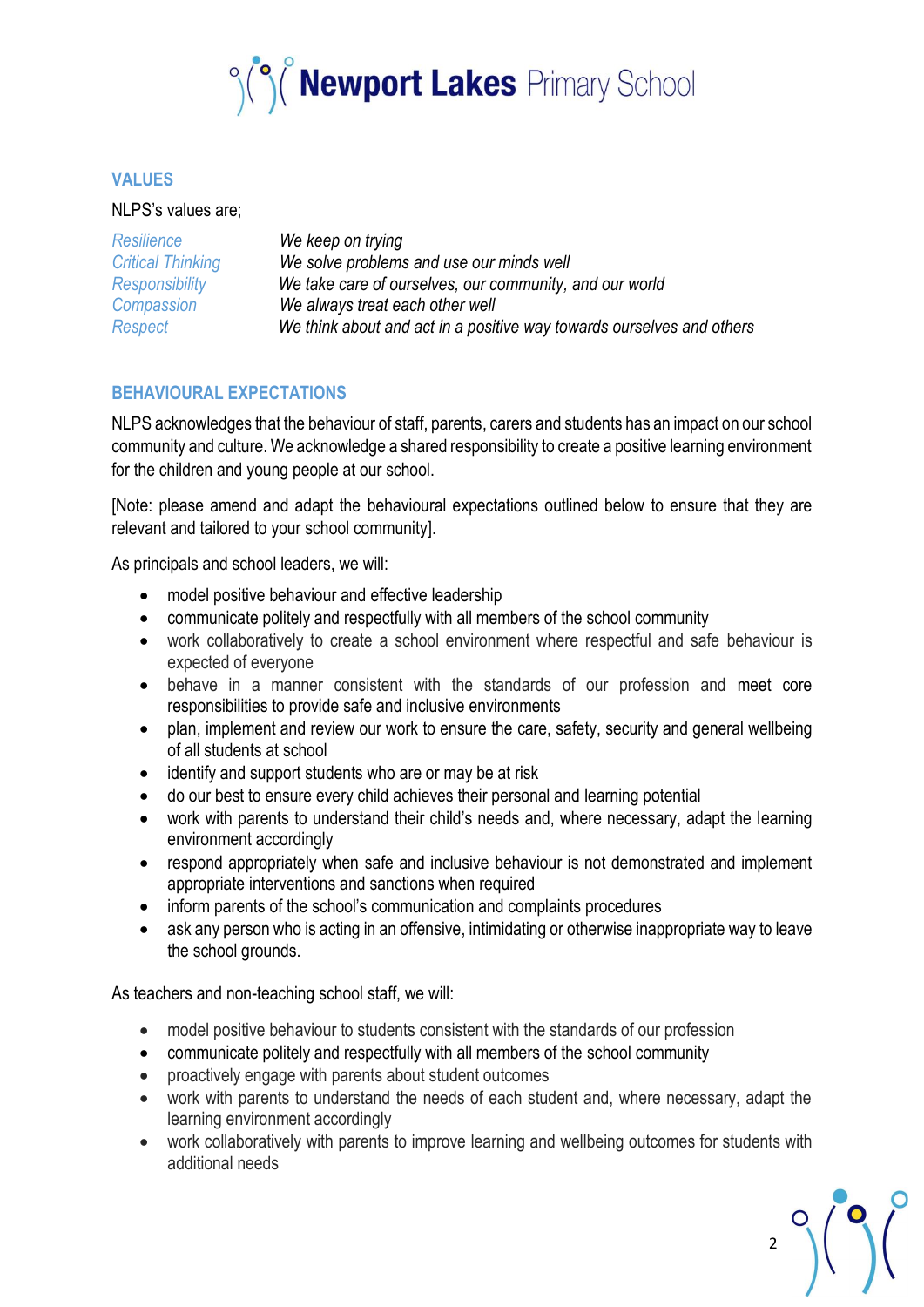

- communicate with the principal and school leaders in the event we anticipate or face any tension or challenging behaviours from parents
- treat all members of the school community with respect.

As parents and carers, we will:

- model positive behaviour to our child
- communicate politely and respectfully with all members of the school community
- ensure our child attends school on time, every day the school is open for instruction
- take an interest in our child's school and learning
- work with the school to achieve the best outcomes for our child
- communicate constructively with the school and use expected processes and protocols when raising concerns
- support school staff to maintain a safe learning environment for all students
- follow the school's processes for communication with staff and making complaints
- treat all school leaders, staff, students, and other members of the school community with respect.

As students, we will:

- model positive behaviour to other students
- communicate politely and respectfully with all members of the school community.
- comply with and model school values
- behave in a safe and responsible manner
- respect ourselves, other members of the school community and the school environment.
- actively participate in school
- not disrupt the learning of others and make the most of our educational opportunities.

As community members, we will:

- model positive behaviour to the school community
- treat other members of the school community with respect
- support school staff to maintain a safe and inclusive learning environment for all students
- utilise the school's processes for communication with staff and submitting complaints.

## **UNREASONABLE BEHAVIOURS**

Schools are not public places, and the Principal has the right to permit or deny entry to school grounds (for more information, see our *Visitors Policy*).

Unreasonable behaviour that is demonstrated by school staff, parents, carers, students or members of our school community will not be tolerated at school, or during school activities.

Unreasonable behaviour includes:

- speaking or behaving in a rude, manipulative, aggressive or threatening way, either in person, via electronic communication or social media, or over the telephone
- the use or threat of violence of any kind, including physically intimidating behaviour such as aggressive hand gestures or invading another person's personal space

 $3^{\circ}$ 

- sending demanding, rude, confronting or threatening letters, emails or text messages
- sexist, racist, homophobic, transphobic or derogatory comments